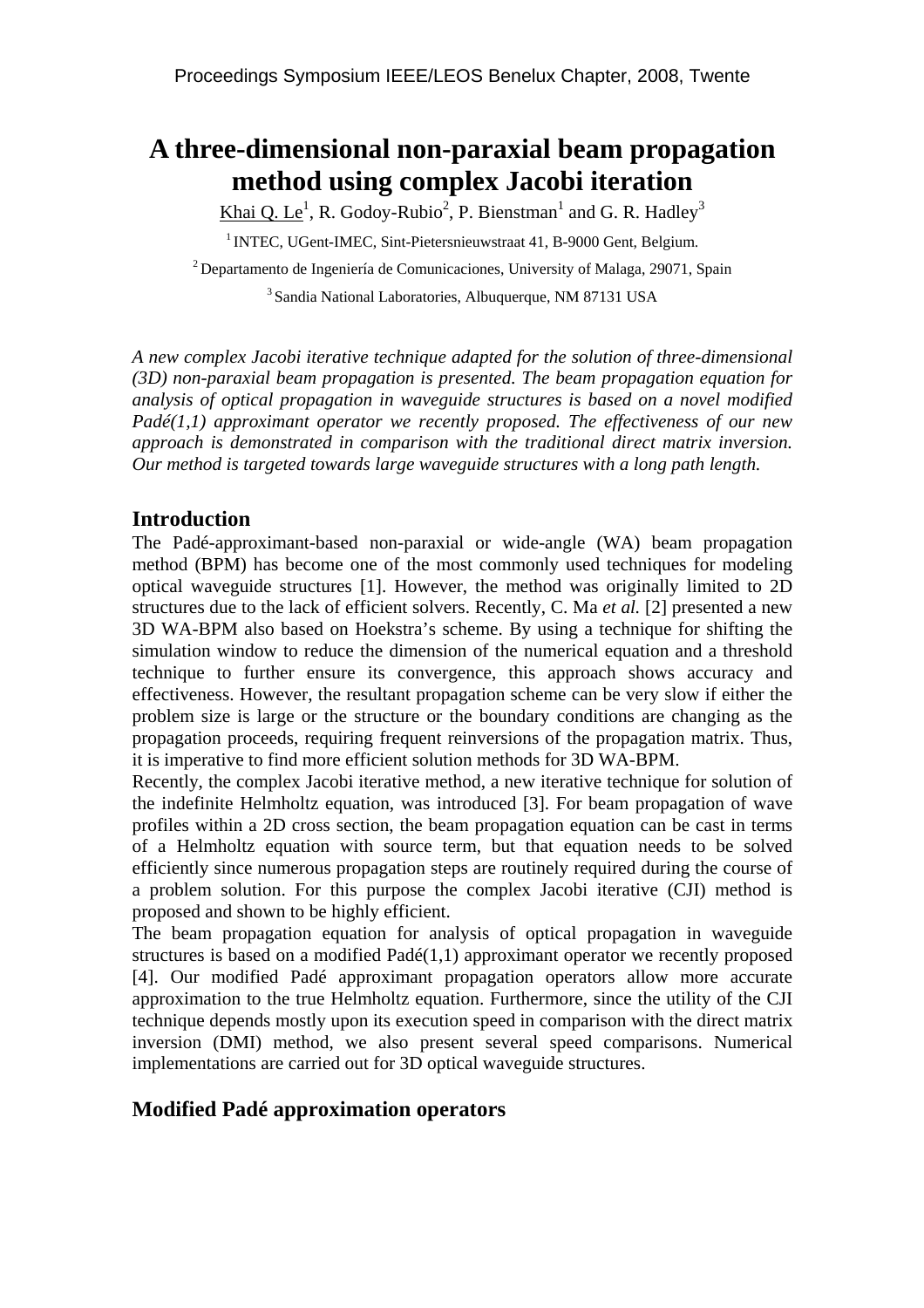Recently we proposed the WA-BPM algorithm based on the Padé approximation using the following recurrence relation with initial value of  $\frac{\partial}{\partial z}\Big|_0 = -k\beta$ ∂ 0 ( $\beta$  is a damping parameter) [4]:

$$
\frac{\partial}{\partial z}\bigg|_{n+1} = i \frac{\frac{P}{2k}}{1 - \frac{i}{2k} \frac{\partial}{\partial z}\bigg|_{n}}
$$
\n(1)

where  $P = \nabla_{\perp}^2 + k_0^2 (n^2 - n_{ref}^2) = \frac{U}{\Delta t^2} + \frac{U}{\Delta t^2} + k_0^2 (n^2 - n_{ref}^2)$ 2 2 2  $2^{2}$   $2^{2}$  $\mathbf{0}$  $\frac{a_1}{a_1} + k_0^2 (n^2 - n_{ref}^2) = \frac{b_1}{2} + \frac{b_2}{2} + k_0^2 (n^2 - n_{ref}^2)$  $P = \nabla_{\perp}^2 + k_0^2 (n^2 - n_{ref}^2) = \frac{\partial}{\partial x^2} + \frac{\partial}{\partial y^2} + k_0^2 (n^2 -$ ∂ +  $=\nabla_{\perp}^2 + k_0^2 (n^2 - n_{ref}^2) = \frac{\partial^2}{\partial x^2} + \frac{\partial^2}{\partial y^2} + k_0^2 (n^2 - n_{ref}^2)$  with  $k = k_0 n_{ref}$ ,  $n_{ref}$  the reference

refractive index,  $k_0$  the vacuum wavevector. For  $\partial z\big|_2$  $\frac{\partial}{\partial s}$ , this gives us the modified Padé(1,1) approximant-based WA beam propagation formula as follows:

$$
\frac{\partial H}{\partial z} \approx i \frac{\frac{P}{2k}}{1 + \frac{P}{4k^2(1 + \frac{i\beta}{2})}} H.
$$
\n(2)

#### **WA-beam propagation formulation**

#### **Basic equation**

By using the modified Padé(1,1) approximant, the 3D semivectorial WA beam propagation equation can be written as follows:

$$
(1 + \xi P)\phi^{n+1} = (1 + \xi^* P)\phi^n
$$
 (3)

where  $4k^2(1+i\beta/2)$  4k  $i\Delta z$  $4k^2(1+i\beta/2)$  4 1  $\zeta = \frac{1}{4k^2(1+i\beta/2)} - \frac{i\Delta z}{4k}$ ,  $\zeta^*$  the complex conjugate of  $\zeta$  and  $\Delta z$  the propagation step.

#### **WA-BPM using CJI**

By dividing both sides of Eq.(3) by  $\xi$ , it may be written as an inhomogeneous Helmholtz equation

$$
(\nabla_{\perp}^{2} + k_0^{2}(n^{2} - n_{ref}^{2}) + \frac{1}{\xi})\phi^{n+1} = (\frac{\xi^{*}}{\xi}P + \frac{1}{\xi})\phi^{n}
$$
\n(4)

$$
(\nabla_{\perp}^{2} + k_{0}^{2} (n^{2} - n_{ref}^{2}) +
$$
  
\n
$$
4k_{0}^{2} n_{ref}^{2} \frac{1 + (1 + k^{2} \beta \Delta z / 2) \beta / 2 + ik \Delta z}{(1 + k^{2} \beta \Delta z / 2)^{2} + k^{2} \Delta z^{2}}) \phi^{n+1} = source \ term
$$
\nor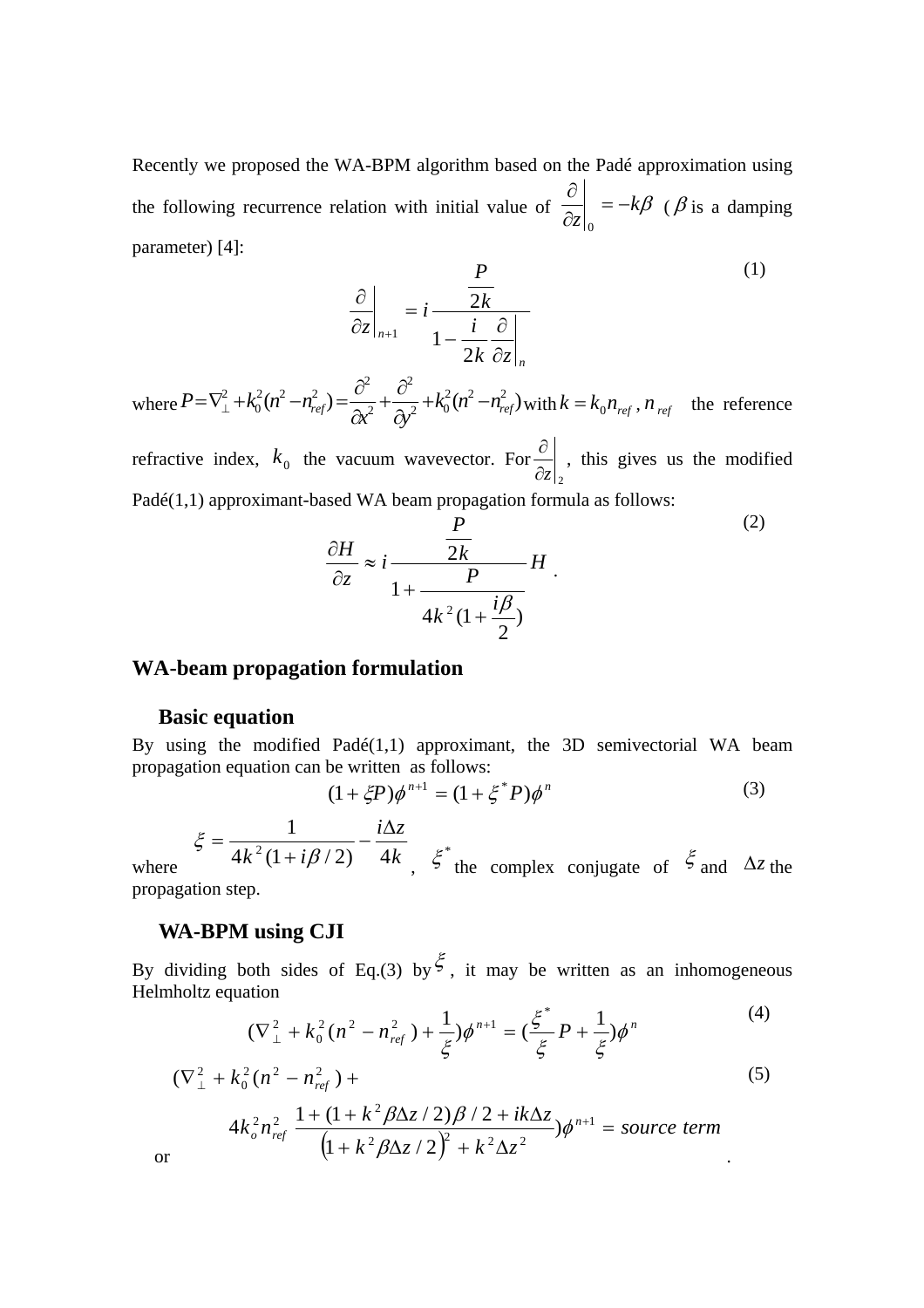Thus the beam propagation can be cast as a 2D Helmholtz equation with source term in

$$
4k_0^2 n_{ref}^2 \frac{k\Delta z}{\left(1 + k_0^2 n_{ref}^2 \beta \Delta z / 2\right)^2 + k^2 \Delta z^2}
$$
. This loss is

an effective medium with loss of

high for a typical choice of  $k\Delta z$ . This is a condition that favors rapid convergence for the CJI method.

#### **WA-BPM using DMI**

By discretizing Eq. (4), we find that

$$
A_{n+1}\phi_{i+1,j}^{n+1} + B_{n+1}\phi_{i-1,j}^{n+1} + C_{n+1}\phi_{i,j}^{n+1} + D_{n+1}\phi_{i,j-1}^{n+1} + E_{n+1}\phi_{i,j+1}^{n+1}
$$
\n
$$
= A_n\phi_{i+1,j}^n + B_n\phi_{i-1,j}^n + C_n\phi_{i,j}^n + D_n\phi_{i,j-1}^n + E_n\phi_{i,j+1}^n
$$
\n(6)

where

$$
A_{n+1} = B_{n+1} = \frac{1}{\Delta x^2}, \qquad D_{n+1} = E_{n+1} = \frac{1}{\Delta y^2},
$$
\n
$$
C_{n+1} = k_o^2 (n^2 - n_{ref}^2) + \frac{1}{\xi} - 2(\frac{1}{\Delta x^2} + \frac{1}{\Delta y^2}),
$$
\n
$$
A_n = B_n = \frac{\xi^*}{\xi} \frac{1}{\Delta x^2}, \qquad D_n = E_n = \frac{\xi^*}{\xi} \frac{1}{\Delta y^2},
$$
\n
$$
C_n = \frac{\xi^*}{\xi} \left( k_0^2 (n^2 - n_{ref}^2) + \frac{1}{\xi^*} - 2(\frac{1}{\Delta x^2} + \frac{1}{\Delta y^2}) \right)
$$
\n(7)

Eq. (6) is an  $M^2$  by  $M^2$  matrix equation for an M by M mesh grid. However, each row of the coefficient matrix has no more than five non-zero values. As a result, this sparse matrix equation can be efficiently solved using various methods. In our calculations, the sparse matrix solver-UMFPACK package has been used.

#### **Benchmark results**

We now employ the WA-BPM using the new CJI and the traditional DMI methods to perform benchmark tests on 3D optical waveguide structures. We first consider the Gaussian beam propagation in a straight rib waveguide and guided-mode propagation in a Y-branch rib waveguide [4]. The Gaussian beam with a waist radius  $w_0 = 0.3 \ \mu m$  has been injected into the rib waveguide at wavelength  $\lambda = 1.55 \ \mu m$ . Due to the large memory required for DMI, the small computational window of  $2x2 \mu m$  is discretized with a grid size of  $\Delta x = \Delta y = 0.1 \mu m$ , and the short path length of 2  $\mu m$  is discretized with a propagation step size  $\Delta z = 0.1 \mu m$ . The resulting runtime of DMI is 177.9 seconds while runtime for CJI is only 4.7 seconds.

For a Y-branch, the initial rib waveguide is split into two 5-degree tilted waveguides. The longitudinal dimension is  $h_1 = 1 \mu m$ . The fundamental mode of the ridge waveguide of width  $w = 2 \mu m$  for polarization TE mode at  $1.55 - \mu m$  wavelength is used as the